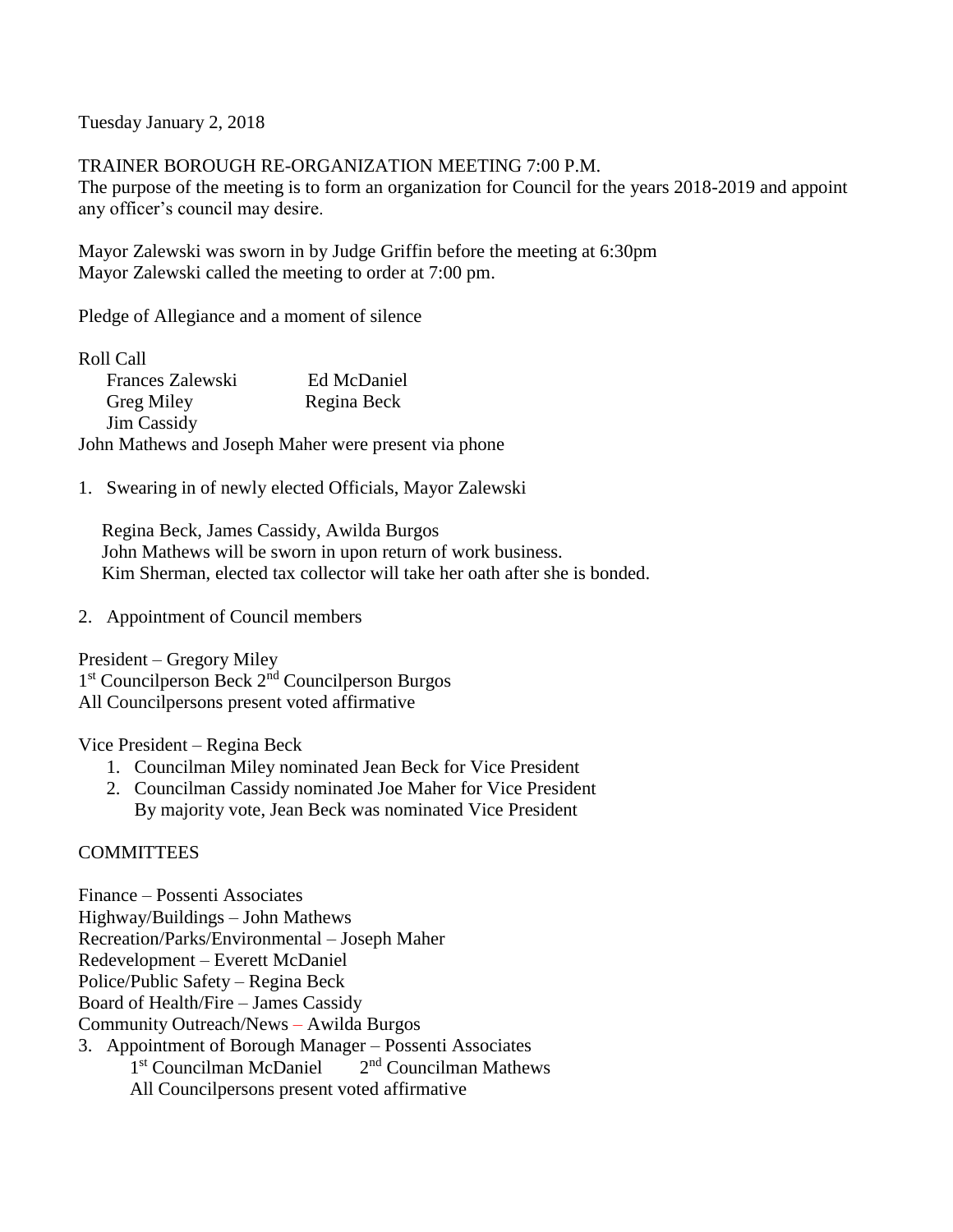- 4. Appointment of Borough Secretary Victoria Orlando 1<sup>st</sup> Councilwoman Beck 2  $2<sup>nd</sup>$  Councilwoman Burgos All Councilpersons present voted affirmative
- 5. Appointment of Borough Treasurer Victoria Orlando 1<sup>st</sup> Councilwoman Beck 2  $2<sup>nd</sup>$  Councilman Cassidy All Councilpersons present voted affirmative
- 6. Appointment of Borough Solicitor Mike Sheridan 1<sup>st</sup> Councilwoman Beck 2  $2<sup>nd</sup> Councilman McDaniel$ All Councilpersons present voted affirmative
- 7. Appointment of Borough Engineer Stantec 1<sup>st</sup> Councilman Cassidy 2  $2<sup>nd</sup>$  Councilwoman Beck All Councilpersons present voted affirmative
- 8. Appointment of Borough Code Enforcement Officer Residential Charles Remaley 1<sup>st</sup> Councilwoman Beck 2 2<sup>nd</sup> Councilwoman Burgos All Councilpersons present voted affirmative
- 9. Appointment of Borough Plumbing Inspector/Commercial Chili's Tim Durham 1<sup>st</sup> Councilman Cassidy 2  $2<sup>nd</sup>$  Councilwoman Beck All Councilpersons present voted affirmative
- 10. Appointment of Borough Electrical Inspector Third Party Len Warren 1<sup>st</sup> Councilman Cassidy 2 2<sup>nd</sup> Councilwoman Beck All Councilpersons present voted affirmative
- 11. Appointment of Borough Health Officer Dr. Wm. Ware 1<sup>st</sup> Councilman Cassidy 2  $2<sup>nd</sup>$  Councilwoman Burgos All Councilpersons present voted affirmative
- 12. Appointment of Borough Deputy Health Officer Carl Spangler 1<sup>st</sup> Councilwoman Beck 2  $2<sup>nd</sup> Councilman McDaniel$ All Councilpersons present voted affirmative
- 13. Appointment of Borough Board of Health
- 14. 1<sup>st</sup> Councilman Cassidy 2  $2<sup>nd</sup>$  Councilman McDaniel Members – Marcia Kline, Ralph Miles, Awilda Burgos, Karen Cassidy, Regina Beck All Councilpersons present voted affirmative
- 15. Appointment of Borough Zoning Board Solicitor Stephen Durham 1<sup>st</sup> Councilwoman Beck 2  $2<sup>nd</sup> Councilwoman Burgos$ All Councilpersons present voted affirmative
- 16. Appointment of Borough Zoning Officer Charles Remaley 1<sup>st</sup> Councilwoman Beck 2<sup>nd</sup> Councilman McDaniel